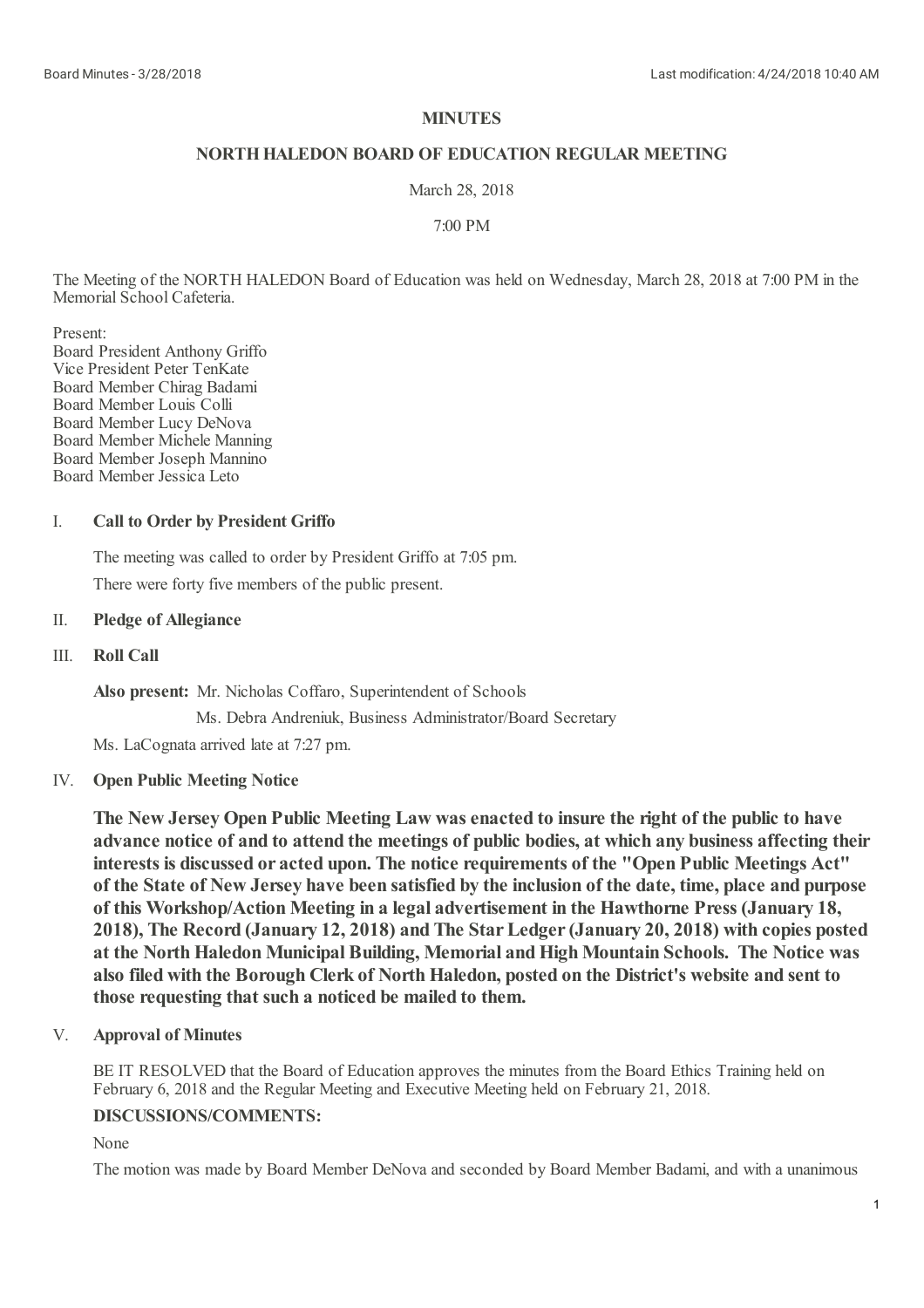roll call vote, the motion carried.

# VI. **Correspondence**

None

# VII. **Superintendent's Report**

None

## VIII. **Presentations**

A. Ms. Kathy Helewa from NJSBA-New Superintendent Evaluation Tool

Ms. Helewa reviewed the new Superintentendent Evaluation Tool that NJSBA is recommending for use. She made the following points during her presentation:

N.J.S.A. 18A: 17-20.3a: Board should evaluate Superintendent once per year; Evaluation should be in writing; Board and Superintendent should meet to discuss findings; Evaluation will be on goals and objectives of district, responsibilities of Superintendent and other such criteria prescribed by State Board of Education.

N.J.A.C. 6A:10-8.1: The statutory deadline for the evaluation process including summary conference is July 1 and shall include areas of strength, areas that need improvement, recommendations for professional growth and indicators of student growth and progress. Summary conference meeting shall include a majority of the total Board membership.

Failure to complete the evaluation on time is a loss of 6 QSAC points.

Ethics reminder: a board member whose relative works in the district may not take part in the evaluation.

Each new appointed/elected board member must complete NJSBA training of the evaluation of the Superintendent within six months of the commencement of his/her term.

It is a fair and comprehensive tool to provide objective measures of performance. Critical components include:

- Documentation-multiple sources of evidence
- Ratings-measures of performance expectations
- Criteria-goals and standards/indicators
- Written Comments-useful information for continued improvement
- Majority Opinion-reflected (minority opinion can be discussed)
- Evaluation Conferences-face to face communication to develop a common vision and understanding.

Board members should meet with the Superintendent during Executive Session for an update on the progression of the district goals.

## **DISCUSSION/COMMENTS:**

Ms. DeNova commented that the new tool seems to be a much better process. She also asked where on the NJSBA website is it located. Ms. Helewa replied it is under Field Services then online evaluation.

Mr. Griffo stated that all members should review the information provided and we will discuss at the next work session.

#### IX. **Business Administrator's Report**

1. State Aid Revenue

1. Has increased by \$20,308

- 2. Breakage from Staff Members Not Returning
	- 1. Long time teacher has submitted letter of retirement
	- 2. Extended Maternity Leave teacher has submitted letter of resignation

With that being said the following items have now been included in the proposed budget as appropriations:

- 1. SAC-new position
- 2. New FT Elementary Teacher-new position
- 3. New FT SP Ed Teacher-new position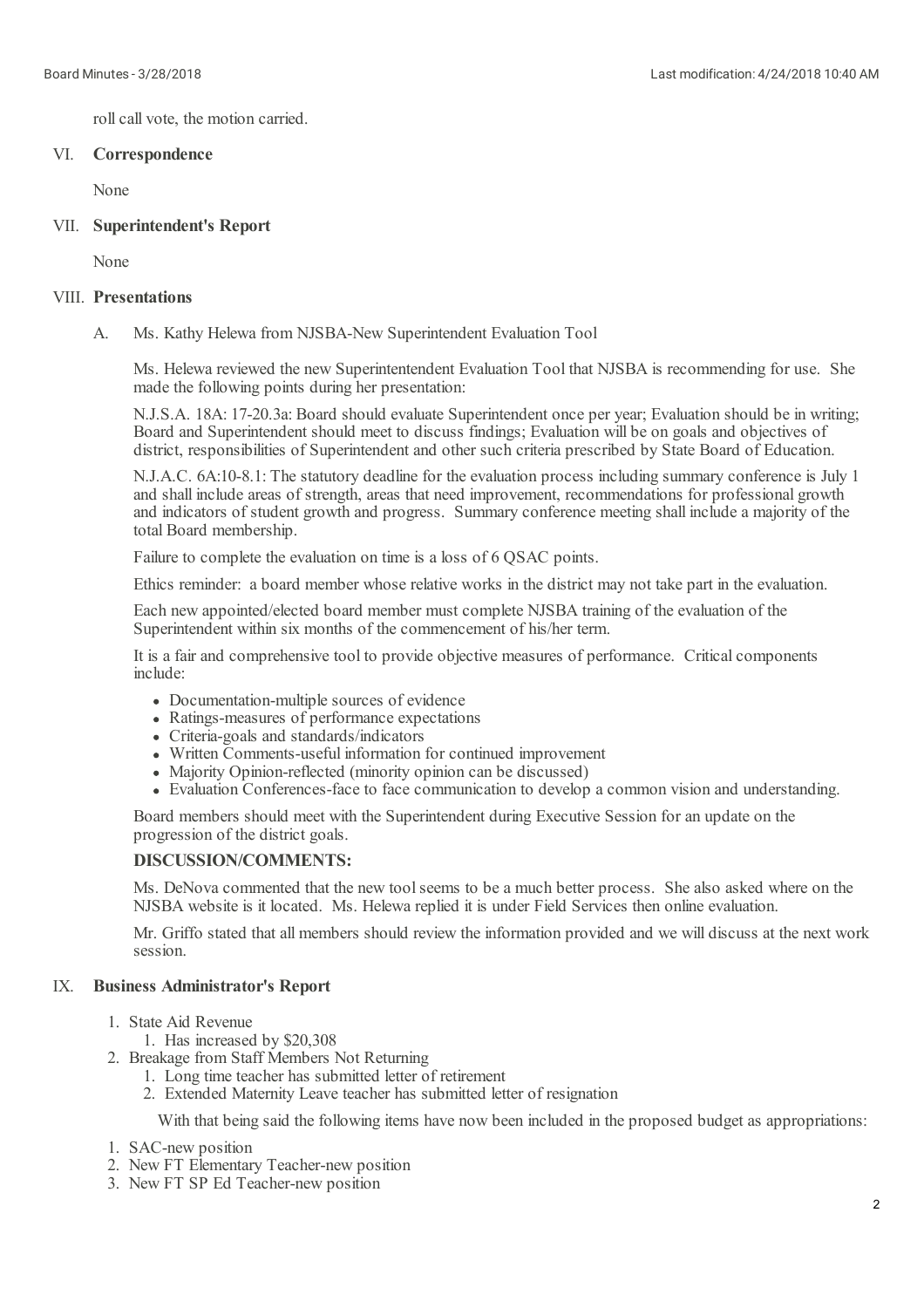- 4. Sand and refinish HMS gym floor (one-time expense)
- 5. Paint HMS gym (one-time expense)
- 6. Install padding on HMS gym walls (one-time expense)

As well as the items mentioned at the previous meeting.

In reference to the \$223k excess surplus we can attribute the following:

- 1. Approx. \$41k will be used for one-time expense items
- 2. Approx. \$68k will be used for a new continuing expense items
- 3. The remainder is used to maintain budget expenses

Looking ahead we are in a good place right now:

- 1. Going into the 2019/20 budget we have already \$102k in excess surplus
- 2. Last payment of \$28k OOD back tuition payment is included in 18/19 budget which means that in 19/20 that money will be available again to use for other expenses.
- 3. Payment 6 of 6 of \$54k for lease purchase of laptops is included in 18/19 budget which means that in 19/20 that money will be available again to use for other expenses.

Ms. Andreniuk also stated that the tax impact for the 2018-2019 budget will be \$67.90 based on a house assessed at \$378,775. The current expense levy is \$59.13 and the debt service levy is \$8.77.

# **DISCUSSION/COMMENTS:**

Mr. Griffo added that last year the tax impact was \$94.52 and we are under \$70.00 this year.

#### X. **Representative's Report**

| <b>Committee</b>           | <b>Members</b> | <b>Reports</b>                                                                                                                                 |
|----------------------------|----------------|------------------------------------------------------------------------------------------------------------------------------------------------|
| <b>Board of Recreation</b> | Ms. Manning    | Nothing New                                                                                                                                    |
| <b>Borough Council</b>     | Ms. Leto       | Easter egg hunt will take place this Saturday at<br>9:30 am. Council meeting tonight to make up<br>for canceled meeting last week due to snow. |
| <b>Planning Board</b>      | Ms. LaCognata  | Nothing new.                                                                                                                                   |
| <b>PCSBA/NJSBA</b>         | Ms. DeNova     | Nothing new.                                                                                                                                   |
| N.R.E.S.C.                 | Ms. DeNova     | Nothing New.                                                                                                                                   |
|                            |                |                                                                                                                                                |

#### XI. **Petitions of Citizens on Agenda Items Only**

## **DISCUSSIONS/COMMENTS:**

None

A. Motion to Open the Floor

> The motion was made by Board Member Manning and seconded by Board Member LaCognata, and with a unanimous roll call vote, the motion carried.

B. Motion to Close the Floor

> The motion was made by Board Member Mannino and seconded by Board Member Manning , and with a unanimous roll call vote, the motion carried.

# XII. **Finance**

BE IT RESOLVED, upon the recommendation of the Superintendent, the Board of Education hereby approves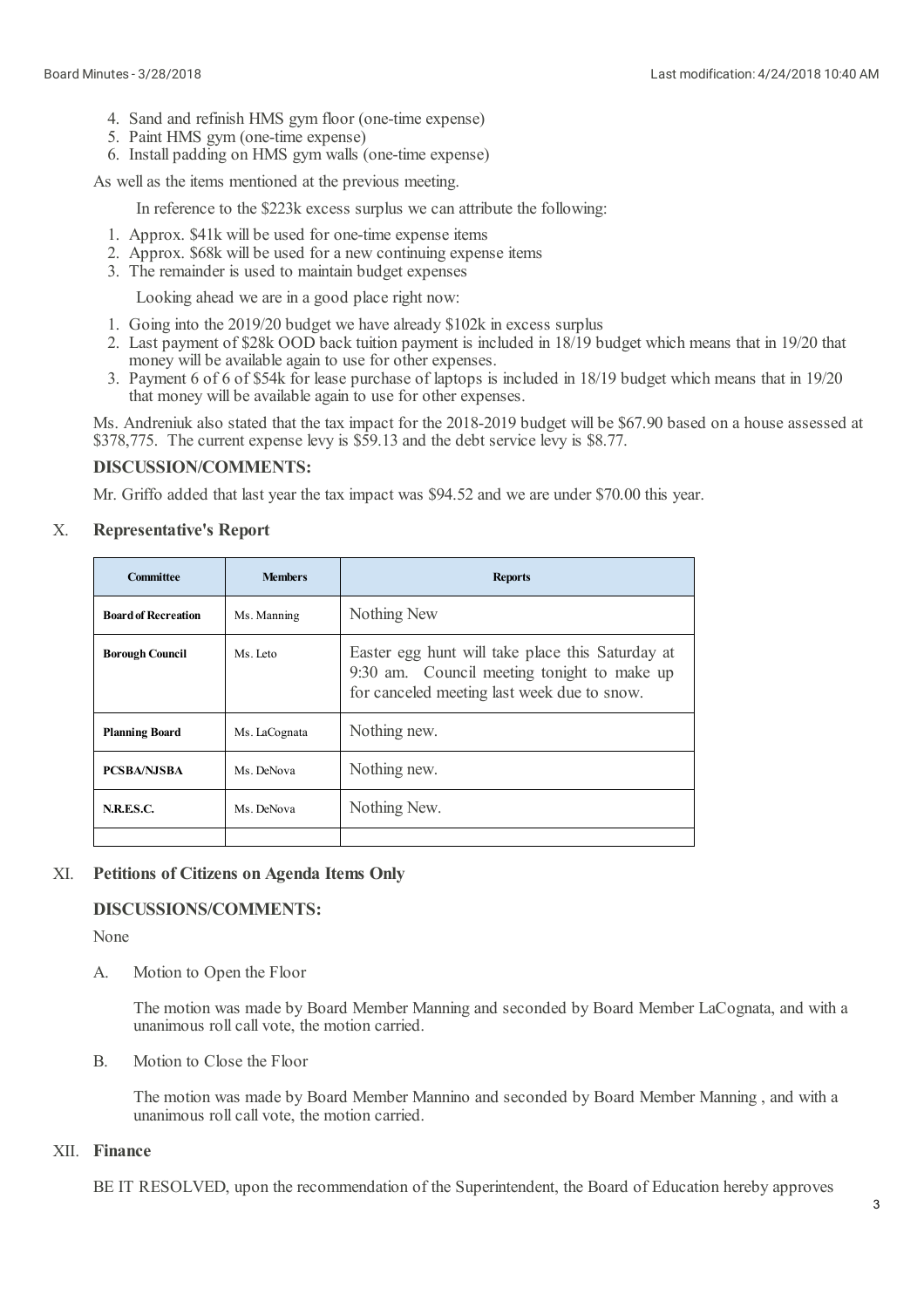motions: A) Approval of District Claims; B) Approval of Transfer of Funds for February 28, 2018; C) Acceptance of Monthly Financial Reports for February 28, 2018; D) Approval of 2018-2019 North Haledon School District Budget; E) Approval of Maximum Travel Expenditure; F) Approval of Superintendent Merit Goals; *G) \*\*\** Approval of Alliance for Competitive Energy Services for Natural Gas Services \*\*\*; H) \*\*\* Approval of Alliance *for Competitive Energy Services for Electric Generation Services \*\*\*; I) \*\*\* Acceptance of Monetary Gift \*\*\**

### **DISCUSSIONS/COMMENTS:**

Ms. DeNova asked in reference to item# I what is the donation of \$500 going to be used for? Ms. Andreniuk replied that the donor had requested that the \$500 be used to purchase books.

The motion was made by Vice President TenKate and seconded by Board Member LaCognata, and with a unanimous roll call vote, the motion carried.

A. Approval of District Claims

> Resolved that upon the recommendation of the Superintendent and the Business Administrator, the Board of Education approves the attached lists of claims for March in the total amount of \$1,073,064.65 be approved for payment, as follows:

| i. General Operating Fund (Funds $10,11 \& 12$ ) |           |    | \$1,017,437.40 |
|--------------------------------------------------|-----------|----|----------------|
| ii. Special Revenue Fund                         | (Fund 20) |    | 16,348.45      |
| iii. Capital Projects Fund                       | (Fund 30) | S  | 0.00           |
| iv. Debt Service Fund                            | (Fund 40) | S  | 0.00           |
| v. Enterprise Fund                               | (Fund 60) | S. | 39,278.80      |

B. Approval of Transfer of Funds for February 28, 2018

> Resolve that upon the recommendation of the Superintendent and the Business Administrator, the Board of Education approves the transfer of funds in accordance with the attached list of adjustments for the month of February 28, 2018. The Board also authorizes the Superintendent to make interim transfers and report them at the next Board Meeting.

C. Acceptance of Monthly Financial Reports for February 28, 2018

Resolve that upon the recommendation of the Superintendent and the Business Administrator, the Board of Education accepts the Board Secretary's and Treasurer's Reports for the month ending February 28, 2018 and has determined that they are in agreement; Furthermore, resolved that, the Board of Education acknowledges receipt of the Board Secretary's certification, as noted below:

Pursuant to N.J.A.C.6A-16.10(c)3 and 4, I certify that as of February 28, 2018, no budgetary line item account has obligations and payments which in totalexceed the amount appropriated by the North Haledon School District Board of Education, pursuant to N.J.A.C. 18A 22-8 and 18A 22-8.1

Furthermore resolve that pursuant to N.J.A.C. 6A 23A-16.10(c), the Board of Education certifies that as of February 28, 2018, after the review of the Board Secretary's monthly financial report, appropriation section, and upon consultation with appropriate district officials, and to the best of our knowledge no major account fund has been over-expended in violation of N.J.A.C. 6A 23A-16.10(b), that sufficient funds are available to meet the district's financial obligations for the remainder of the school year and that in accordance P.L.2004 Ch.73, budgetary transfers cumulatively in excess of 10% that require the approval of the Commissioner of Education are listed below and the required approval by the Executive County Superintendent of Schools has been requested above.

D. Approval of 2018-2019 North Haledon School District Budget

BE IT RESOLVED, upon the recommendation of the Superintendent and the Business Administrator, that the Board hereby approves the proposed North Haledon School District Budget for the 2018-19 school year as follows:

| <b>GENERAL EXPENSE BUDGET</b> | S. | 10,174,675.00 |
|-------------------------------|----|---------------|
| <b>SPECIAL REVENUE BUDGET</b> |    | 227,420.00    |
| DEBT SERVICE BUDGET           | S. | 1,479,800.00  |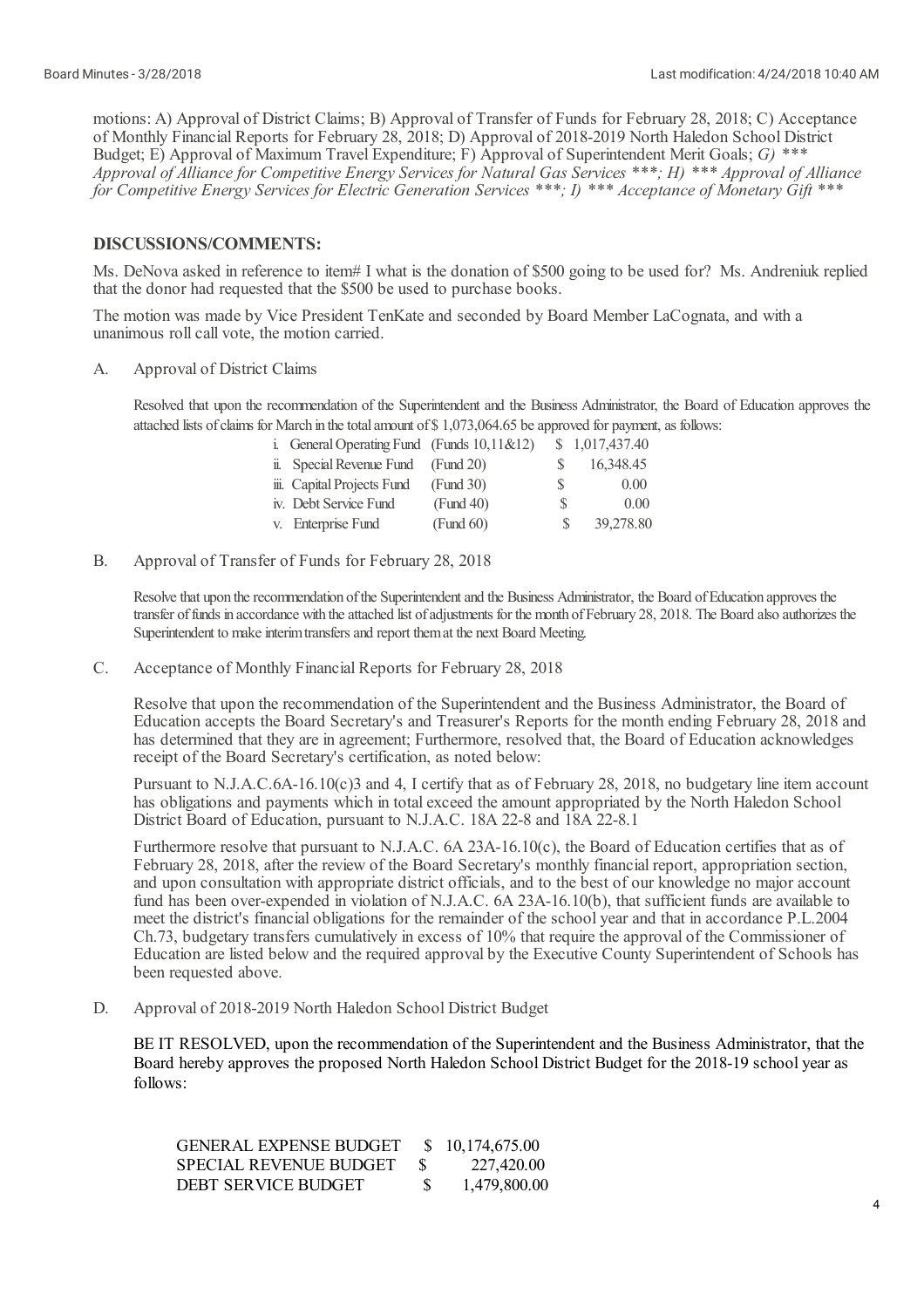TOTAL \$ 11,881,895.00; and BE IT FURTHER RESOLVED, the revenue required for this budget shall include:

GENERAL FUND TAX LEVY \$ 10,174,675.00<br>DEBT SERVICE TAX LEVY \$ 1.479.800.00: and DEBT SERVICE TAX LEVY

BE IT FURTHER RESOLVED, that the Board authorizes the Business Administrator, to submit the proposed budget to the Executive County Superintendent of Schools, in the form prescribed by the New Jersey Department of Education, for review and approval, and that upon said approval, the Business Administrator shallcause the budget to be advertised and posted as required by statute and code, in preparation for the Public Hearing on the proposed 2018-19 Budget, to be held at the regular meeting of the North Haledon Board of Education on April 25, 2018 at 7:00 pm, in the Cafeteria of Memorial School.

E. Approval of Maximum Travel Expenditure

> WHEREAS, the North Haledon School District Board of Education recognizes school staff and Board members will incur travel expenses related to and within the scope of their current responsibilities and for travel that promotes the delivery of instruction or furthers the efficient operation of the school district; and

> WHEREAS, N.J.A.C. 6A:23B-1.1 et seq. requires Board members to receive approval of these expenses by a majority of the full voting membership of the Board and staff members to receive prior approval of these expenses by the Superintendent of Schools and a majority of the full voting membership of the Board; and

WHEREAS, a Board of Education may establish, for regular district business travel only, an annual school year threshold of \$150 per staff member where prior Board approval shall not be required unless this annual threshold for a staff member is exceeded in a given school year (July 1 through June 30); and

WHEREAS, travel and related expenses not in compliance with N.J.A.C. 6A:23B-1.1 et seq., but deemed by the Board of Education to be necessary and unavoidable as noted on the approved Board of Education Out of District Travel and Reimbursement Forms:

now THEREFORE, BE IT RESOLVED, the Board of Education approves all travel not in compliance with N.J.A.C. 6A:23B-1.1 et seq. as being necessary and unavoidable as noted on the approved Board of Education Out of District Traveland Reimbursement Forms; and BE IT FURTHER RESOLVED, the Board of Education approves traveland related expense reimbursements in accordance with N.J.A.C. 6A:23B-1.2(b), to a maximum expenditure of \$19,800 for all staff and board members.

F. Approval of Superintendent Merit Goals

> Resolve that upon the recommendation of the Business Administrator, the Board of Education approves the attached superintendent's merit goals for the 2017-2018 school year. The goals must be submitted to the Executive County Superintendent of Schools for approval.

G. \*\*\* Approval of Alliance for Competitive Energy Services for Natural Gas Services \*\*\*

WHEREAS, the Alliance For Competitive Energy Services (hereinafter referred to as "ACES"), an alliance composed of the New Jersey School Boards Association (hereinafter referred to as "NJSBA"), the New Jersey Association of School Administrators, and the New Jersey Association of School Business Officials, will from time to time during the Effective Period as defined below solicit bids from natural gas suppliers for retail natural gas supply services including interstate transportation to the local natural gas distribution utility company (Natural Gas Supply Services) through an energy aggregation program in which NJSBA willact as Lead Agency of the ACES Cooperative Pricing System #E8801-ACESCPS in accordance with the "Public School Contracts Law", N.J.S.A*.* 18A:18A-1 *et seq.,* and the Electric Discount and Energy Competition Act, N.J.S.A. 48:3-49 *et seq*. ("EDECA") and the regulations promulgated thereunder; and

WHEREAS, the North Haledon School District is a Participating member of the ACES Cooperative Pricing System and is eligible thereby to obtain natural gas services for its own use through one or more contracts to be awarded to natural gas suppliers following said bids for natural gas services pursuant to the aggregation program; and

WHEREAS, the Lead Agency will from time to time during the Effective Period (from date of adoption through May, 2023, hereinafter referred to as "Effective Period") issue one or more Requests for Bids for natural gas services on behalf of the ACES Cooperative Pricing System pursuant to the Public School Contracts Law and EDECA; and

WHEREAS, due to significant volatility and the potential for price increases in the wholesale natural gas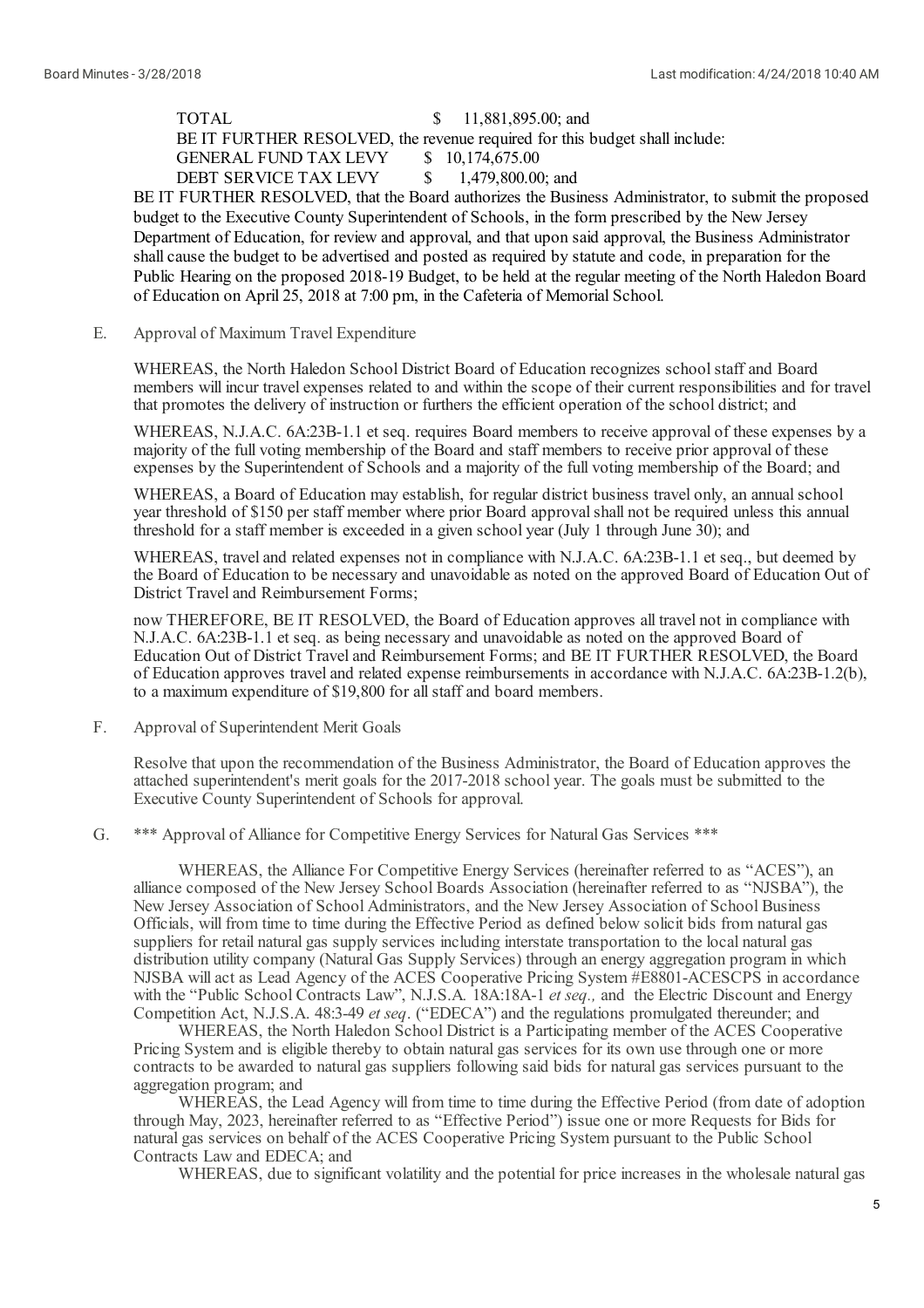market, Participating Members will preauthorize the Lead Agency to award contracts for Natural Gas Supply Service in each service territory to one or more natural gas suppliers that submits bids which are reasonably forecasted to provide estimated savings to the Participating Member based upon its previous natural gas usage and utility provided Basic Gas Supply Service rates; and

WHEREAS, the Lead Agency will only award contracts for said Natural Gas Supply Services to natural gas suppliers that submit bids with pricing reasonably estimated to be lower than the utility-provided basic gas supply service; and

WHEREAS, the District agrees to purchase all Natural Gas Supply Services for its own use during the Effective Period through any natural gas supplier(s) awarded a contract, it being understood that the term of any one contract shall be subject to the provisions of Public School Contracts Law; and

WHEREAS, the Lead Agency will notify the Department of Community Affairs' Division of Local Government Services by mail prior to the issuance a Request for Bids for natural gas supply services, with the understanding that if the Division of Local Government Services does not respond within 10 business days, it will be deemed to have approved the issuance of the Request for Bids or the Request for Rebids. NOW, therefore, be it

RESOLVED that the District binds itself to the ACES Cooperative Pricing System ##E8801- ACESCPS to purchase all natural gas supply services needed for its own use during the Effective Period from the natural gas supplier or suppliers awarded a contract for natural Gas supply services by the Lead Agency; and, be it

FURTHER RESOLVED that the Lead Agency of the ACES Cooperative Pricing System is hereby authorized to execute a master performance agreement that obligates the district to purchase natural gas at the terms and conditions stated therein with a third-party supplier or suppliers who have been awarded the contract or contracts by the Lead Agency on behalf of the participating members of the ACES Cooperative Pricing System #E8801-ACESCPS (or any CPS number to be assigned in the future), and provided further that all such contracts shall be at prices reasonably forecast and estimated by the Lead Agency to provide savings to the districts relative to the price charged for basic gas supply service by the natural gas public utility that would otherwise provide such service; and, be it

FURTHER RESOLVED that ACES is authorized to continue to bid to obtain natural gas services at any time during the Effective Period on behalf of the ACES Cooperative Pricing System including, for example, a rebid if energy market conditions do not initially lead to a successful bid, on additional dates to be determined by the Lead Agency; and

FURTHER RESOLVED that this Resolution shall take effect immediately upon passage. The authorization provided to the NJSBA pursuant to the Local Public Contracts Laws (N.J.S.A. 40A:11-11(5)), and the Local Public and Public School Contracts Laws Administrative Code (N.J.A.C. 5:34-7.1 et seq.) shall be valid until May, 2023 (the Effective Period) at which time the Cooperative Pricing System will be subject to renewal. Any rescission of this resolution shall not affect any Agreements entered into prior to such rescission or expiration.

H. \*\*\* Approval of Alliance for Competitive Energy Services for Electric Generation Services \*\*\*

WHEREAS, the Alliance For Competitive Energy Services (hereinafter referred to as "ACES"), an alliance composed of the New Jersey School Boards Association (hereinafter referred to as "NJSBA"), the New Jersey Association of School Administrators, and the New Jersey Association of School Business Officials, will from time to time during the Effective Period as defined below solicit bids from electric power suppliers for electric generation services through an energy aggregation program in which NJSBA will act as Lead Agency of the ACES Cooperative Pricing System #E8801-ACESCPS in accordance with the "Public School Contracts Law", N.J.S.A*.* 18A:18A-1 *et seq.,* and the Electric Discount and Energy Competition Act, N.J.S.A. 48:3-49 *et seq*. ("EDECA") and the regulations promulgated thereunder; and

WHEREAS, the North Haledon School District is a Participating member of the ACES Cooperative Pricing System and is eligible thereby to obtain electric generation services for its own use through one or more contracts to be awarded to electric power suppliers following said bids for electric generation services pursuant to the aggregation program; and

WHEREAS, the Lead Agency will from time to time during the Effective Period (from date of adoption through May, 2023 hereinafter referred to as "Effective Period") issue one or more Requests for Bids for electric generation services on behalf of the ACES Cooperative Pricing System pursuant to the Public School Contracts Law and EDECA; and

WHEREAS, due to significant volatility and the potential for price increases in the wholesale electric market, Participating Members will preauthorize the Lead Agency to award contracts for Electric Generation Service in each service territory to one or more electric power suppliers that submit bids which are reasonably forecasted to provide estimated savings to the Participating Member based upon its previous electric usage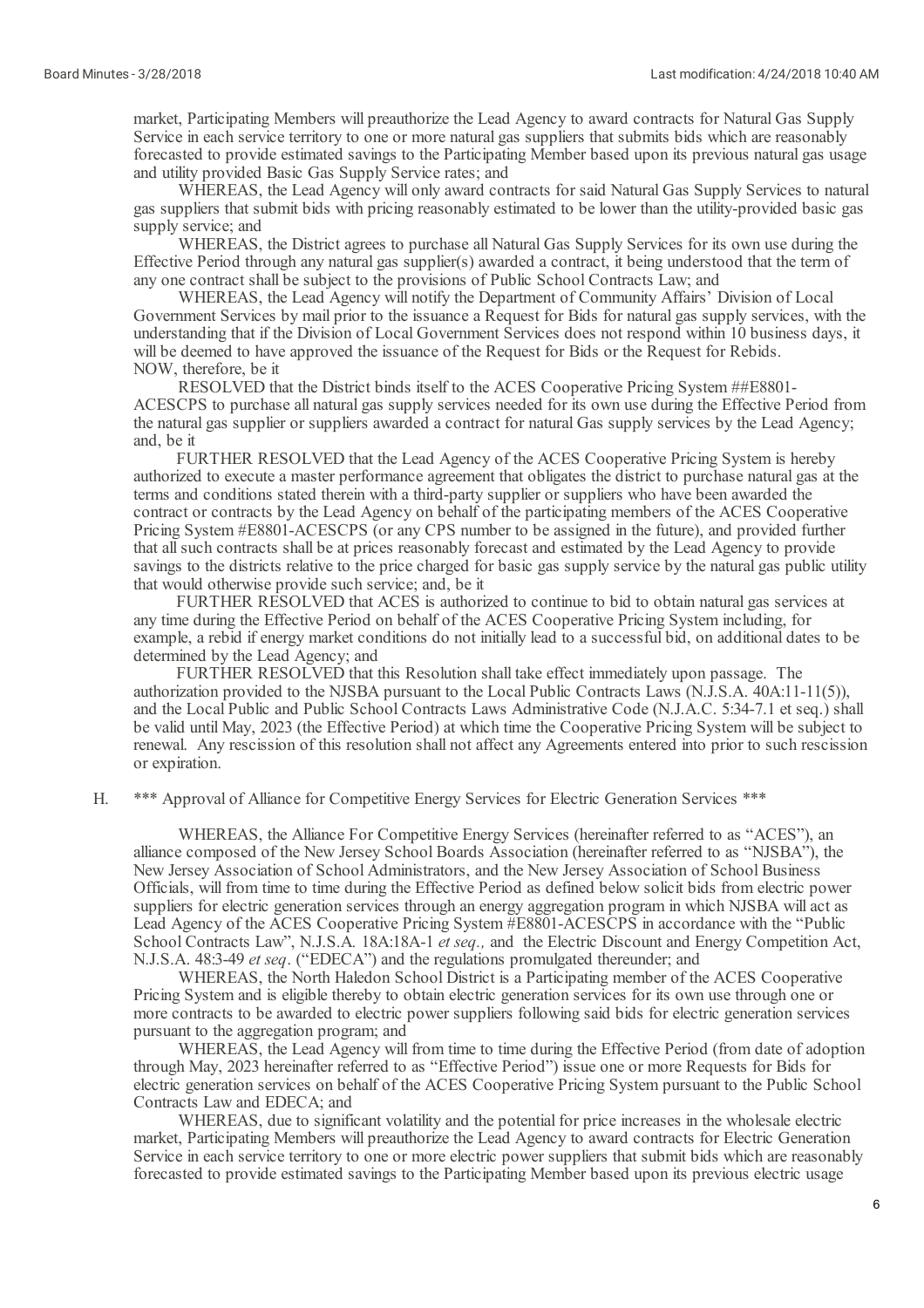and utility provided Basic Generation Service rates; and

WHEREAS, the Lead Agency will only award contracts for said electric generation services to electric power suppliers that submit bids with pricing reasonably estimated to be lower than the utility-provided basic generation service; and

WHEREAS, the District agrees to purchase all electric power needed for its own use (exclusive of onsite electric generation sources) during the Effective Period through any electric power supplier(s) awarded a contract, it being understood that the term of any one contract shall be subject to the provisions of Public School Contracts Law;

WHEREAS, the Lead Agency will notify the Department of Community Affairs' Division of Local Government Services by mail prior to the issuance a Request for Bids for electric generation services, with the understanding that if the Division of Local Government Services does not respond within 10 business days, it will be deemed to have approved the issuance of the Request for Bids or the Request for Rebids. NOW, therefore, be it

RESOLVED that the District binds itself to the ACES Cooperative Pricing System ##E8801- ACESCPS to purchase allelectric power needed for its own use (exclusive of on-site electric generation sources) during the Effective Period from the electric power supplier or suppliers awarded a contract for electric generation services by the Lead Agency; and, be it

FURTHER RESOLVED that the Lead Agency of the ACES Cooperative Pricing System is hereby authorized to execute a master performance agreement that obligates the district to purchase electricity at the terms and conditions stated therein with a third-party supplier or suppliers who have been awarded the contract or contracts by the Lead Agency on behalf of the participating members of the ACES Cooperative Pricing System #E8801-ACESCPS (or any CPS number to be assigned in the future), and provided further that all such contracts shall be at prices reasonably forecast and estimated by the Lead Agency to provide savings to the Districts relative to the price charged for basic generation service by the electric public utility that would otherwise provide such service; and, be it

FURTHER RESOLVED that ACES is authorized to continue to bid to obtain electric generation services at any time during the Effective Period on behalf of the ACES Cooperative Pricing System including, for example, a rebid if energy market conditions do not initially lead to a successful bid, on additional dates to be determined by the Lead Agency; and

FURTHER RESOLVED that this Resolution shall take effect immediately upon passage. The authorization provided to the NJSBA pursuant to the Local Public Contracts Laws (N.J.S.A. 40A:11-11(5)), and the Local Public and Public School Contracts Laws Administrative Code (N.J.A.C. 5:34-7.1 et seq.) shall be valid until May, 2023 (the Effective Period) at which time the Cooperative Pricing System will be subject to renewal. Any rescission or expiration of this resolution shall not affect any Agreements entered into prior to such rescission or expiration.

I. \*\*\* Acceptance of Monetary Gift \*\*\*

> Upon the recommendation of the Superintendent and the Business Administrator, the Board of Education respectfully accepts a monetary gift of \$500.00 from Ms. Evelyn Struyk Walsh, a former student of Memorial Elementary School.

# XIII. **Personnel**

BE IT RESOLVED, upon the recommendation of the Superintendent, the Board of Education hereby approves motions: A) Approval of Substitute Teachers; B) Approval of Home Instruction Speech Therapy; C) Approval of Home Bound Instruction; D) Approval of Master of Arts in Educational Leadership (MAEL) Administrative Internship Agreement; E) Approval of Maternity Leave; F) Approval of Home Instruction; G) Approval of Part-Time Instructional Aide; *H) \*\*\* Acceptance of Resignation \*\*\*; I) \*\*\* Approval of Hour* Increase for Instructional Aide \*\*\*; J) \*\*\* Amendment of Last Day of Employment \*\*\*;  $\overline{K}$ ) \*\*\* Amendment of *Maternity Leave \*\*\*; L) \*\*\* Approval of Retirement \*\*\*; M) \*\*\* Amendment of Maternity Leave Contract \*\*\*;* N) \*\*\* Approval of Leave of Absence \*\*\*; O) \*\*\* Approval of Overnight Nurse for 8th Grade Trip \*\*\*

### **DISCUSSION/COMMENTS:**

Mr. Ten Kate thanked Ms. Macalle for her years of service and dedication to the students.

Mr. Griffo commented that he appreciates Ms. Macalle's year's of service and the time she has put into working with the students.

Ms. Manning commented that she and Ms. Macalle had worked closely together on the PTO and thanked her for helping to put together such a great organization.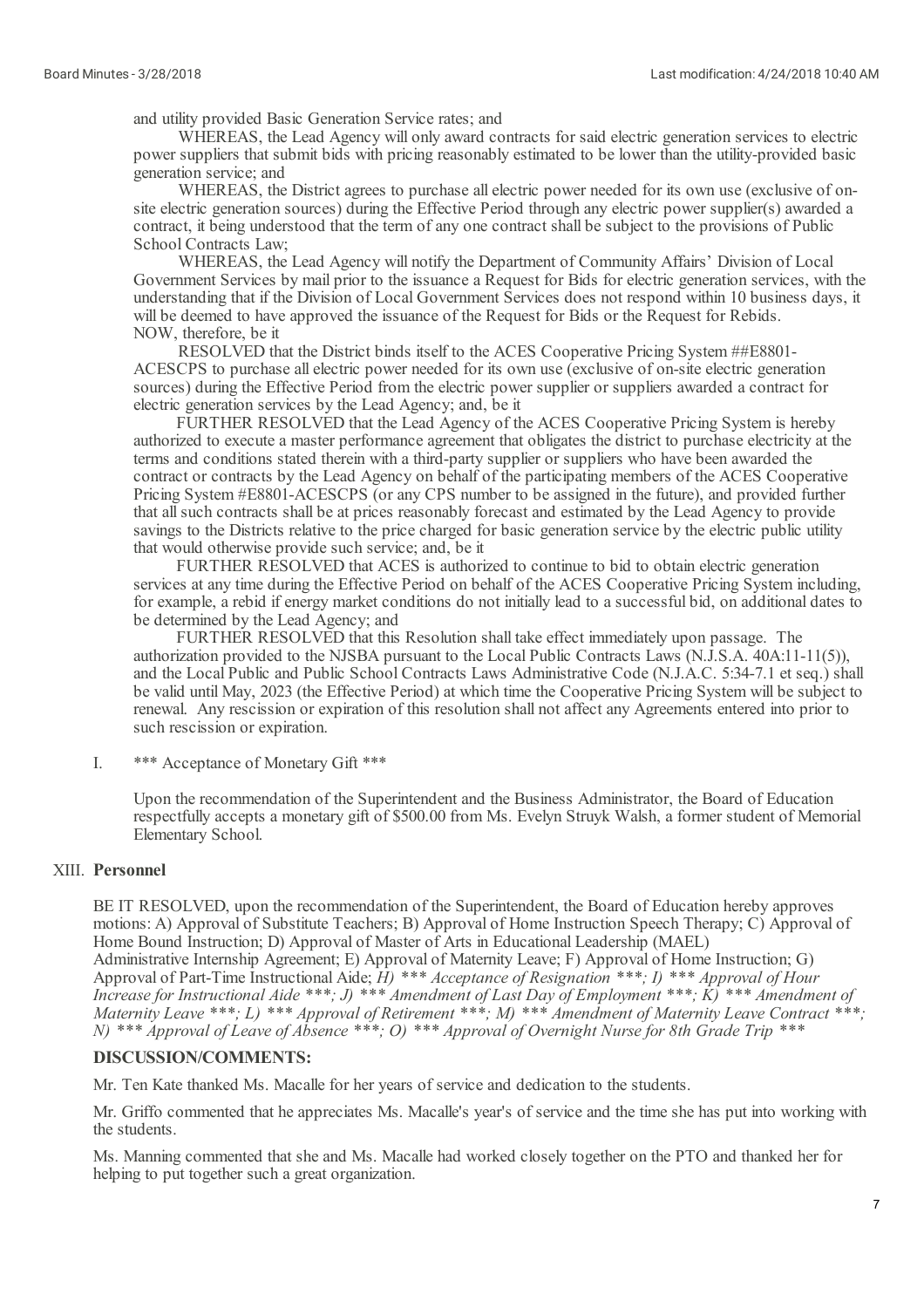Ms. DeNova wished Ms. Macalle the best in her retirement.

Mr. Griffo voted NO to item# L on personnel.

The motion was made by Board Member Leto and seconded by Board Member LaCognata, and with a unanimous roll call vote, the motion carried.

A. Approval of Substitute List

> Resolve that upon the recommendation of the Superintendent, the Board of Education approves the attached list of substitutes for the 2017-2018 School Year.

B. Approval of Home Instruction Speech Therapy

> Resolve that upon the recommendation of the Superintendent, the Board of Education approves Home Instruction Speech Therapy for Student ID#1610 by Jessica VanDyke, for two (2) hours per week beginning on February 27, 2018 through June 30, 2018 at \$95.00 per hour.

C. Approval of Home Instruction

> Resolve that upon the recommendation of the Superintendent, the Board of Education approves Home Instruction for Student #1610 by AnnMarie Murphy, for ten (10) hours per week for School Year 2017-2018 at \$50.00 per hour.

D. Approval of Master of Arts in Educational Leadership (MAEL) Administrative Internship Agreement

Resolve that upon the recommendation of the Superintendent, the Board of Education approves the Master of Arts in Educational Leadership (MAEL) Administrative Internship Agreement between Corrie Bouma, a MAEL candidate from Ramapo College and North Haledon School District. Ms. Bouma willcomplete a 300 hour field based internship at High Mountain School starting Spring Semester 2018 through Spring Semester 2019. Ms. Michele Mazzola willact as Administrative Internship Mentor for Ms. Bouma.

E. Approval of Maternity Leave

> Resolve that upon the recommendation of the Superintendent, the Board of Education approves maternity leave for Kristina Meyers ("Meyers"). Meyers will be granted a paid leave of absence using accumulated sick time from April 19, 2018 through and including May 18, 2018, in connection with the anticipated birth date of her child on April 21, 2018. During this period, Meyers will use 21.5 accumulated sick days.

Be it further resolved at the end of her presumptive period of disability, Meyers shall be granted a 12 week child-rearing leave of absence under the Family Medical Leave Act and NJ Family Leave Act which shall extend from May 21, 2018 through October 19, 2018. This leave shall be provided without pay.

Be it further resolved that Meyer's anticipated return to work day shall be October 22, 2018.

F. Approval of Home Instruction

> Resolve that upon the recommendation of the Superintendent, the Board of Education approves Home Instruction for Student #1662 by Kim Tanis, for five and a half (5.5) hours per week and Daniel O'Nove, for four and a half (4.5) hours per week starting February 28, 2018 at \$50.00 per hour.

G. Approval of Part-Time Instructional Aide

> Resolve that upon the recommendation of the Superintendent, the Board of Education approves the appointment of Ms. Amanda Dougherty, Part-Time Instructional Aide at a rate of \$16.81 per hour not to exceed 25 hours per week and starting on or about March 19, 2018 for the 2017-2018 School Year.

H. \*\*\* Acceptance of Resignation \*\*\*

> Resolve that upon the recommendation of the Superintendent, the Board of Education accepts the resignation of Danielle Ajaimy effective March 12, 2018.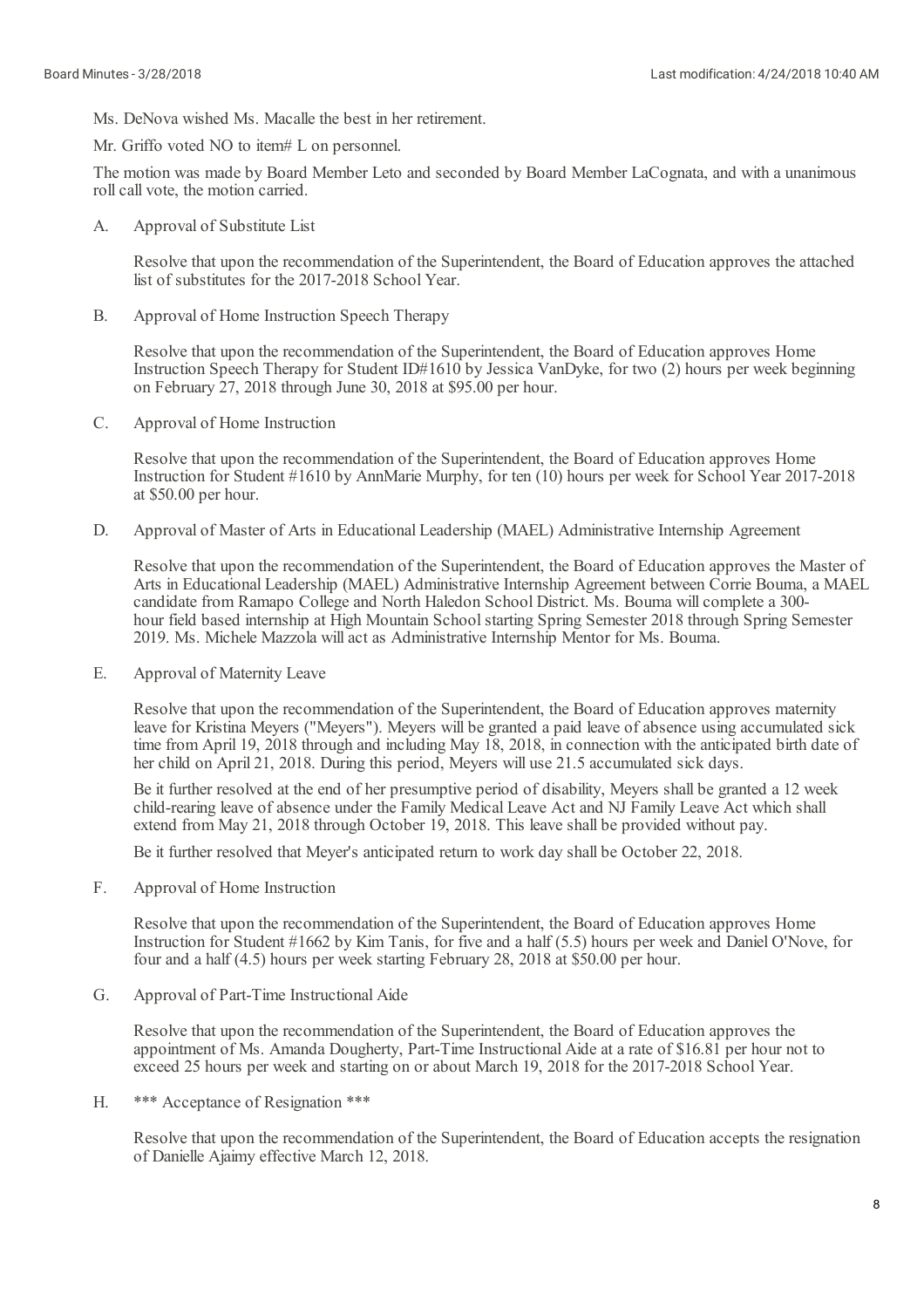I. \*\*\* Approval of Hour Increase for Instructional Aide \*\*\*

Resolve that upon the recommendation of the Superintendent, the Board of Education approves the increase of hours from part-time to full-time for Lynn McMurray as an Instructional Aide starting on March 19, 2018 for the 2017-2018 school year.

J. \*\*\* Amendment of Last Day of Employment \*\*\*

> Resolve that upon the recommendation of the Superintendent, the Board of Education amends the last day of employment for Instructional Aide, Jeanne Fondacaro from April 14, 2018 to March 15, 2018.

K. \*\*\* Amendment of Maternity Leave \*\*\*

> Resolve that upon the recommendation of the Superintendent, the Board of Education amends maternity leave for Carrie Rohllf ("Rohllf"). Rohllf will be granted a paid leave of absence using accumulated sick time from January 26, 2018 through and including April 11, 2018, in connection with the birth date of her child on February 8, 2018. During this period, Rohllf will use 42 accumulated sick days, and willalso receive compensation for district use of a Snow Days (February 7, 2018 & March 7, 8 and 21, 2018), Winter Recess (February 19 and 20, 2018) and Spring Recess (March 30 and April 2-6, 2018) without the use of accumulated sick days.

> Be it further resolved at the end of her presumptive period of disability, Rohllf shall be granted a child-rearing leave of absence under the Family Medical Leave Act and NJ Family Leave Act which shallextend from April 12, 2018 through June 8, 2018. This leave shall be provided without pay but with a continuation of medical benefits.

Be it further resolved that Rohllf's anticipated return to work day shall be June 11, 2018

 $L$ \*\*\* Acceptance of Retirement \*\*\*

> Resolve that upon the recommendation of the Superintendent, the Board of Education regretfully accepts the letter of request for retirement of Stephanie Macalle effective June 22, 2018.

M. \*\*\* Amendment of Maternity Leave Contract \*\*\*

> Resolve that upon the recommendation of the Superintendent, the Board of Education approves the new end date for Susan Schwenker, Maternity Leave Replacement Teacher from on or about May 4, 2018 to June 30, 2018.

N. \*\*\* Approval of Leave of Absence \*\*\*

> Upon the recommendation of the Superintendent, the Board of Education approves the leave of absence of Part-Time Non-Instructional Aide, Joyce Portela due to her own serious health injury. Ms. Portela used six (6) accumulated sick days (February 12, 13, 14, 15, 16 & 21, 2018) and effective February 22, 2018 the leave is provided without pay. Ms. Portela's anticipated return to work is late April 2018 pending doctor approval.

O. \*\*\* Approval of Overnight Nurse for 8th Grade Trip \*\*\*

Upon the recommendation of the Superintendent, the Board of Education approves Registered Nurse, Ms. Nancy Ragusa as the overnight nurse for the 8th grade trip scheduled June 4-5, 2018 pending favorable outcome of the Criminal History Check.

## XIV. **Policy**

# XV. **Facilities & Services**

BE IT RESOLVED, upon the recommendation of the Superintendent, the Board hereby approves motion: *A) \*\*\* Approval of District Facilities Use \*\*\**

## **DISCUSSION/COMMENTS:**

None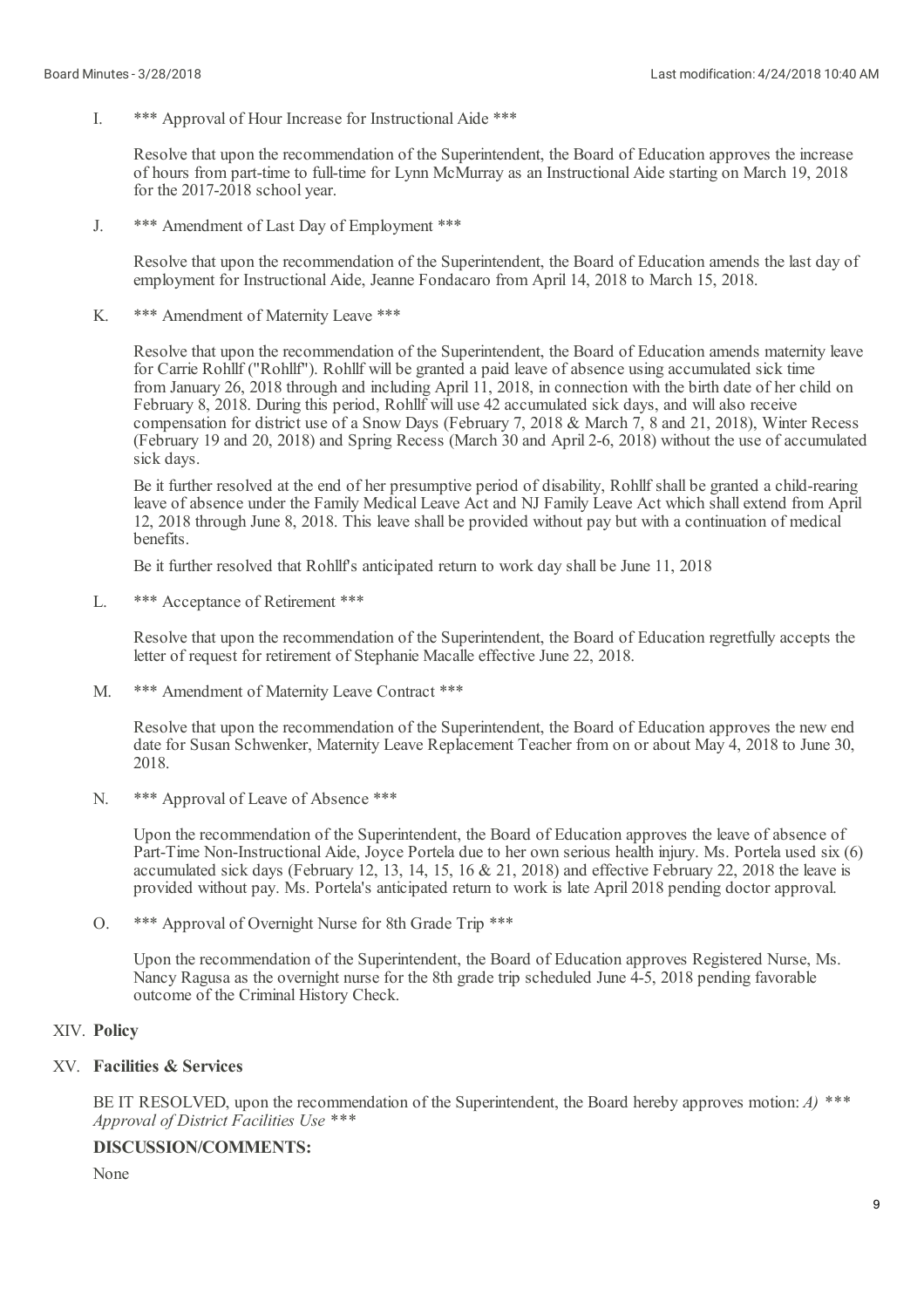The motion was made by Board Member LaCognata and seconded by Board Member Manning , and with a unanimous roll call vote, the motion carried.

A. \*\*\* Approval of District Facilities Use \*\*\*

> Resolve that upon the recommendation of the Superintendent, the Board of Education hereby approves the following use of district facilities subject to non-conflicting events.

| <b>Organization</b>                      | <b>Day</b>                                                                                                                                     | <b>Times</b>                                              | Location                       | <b>Purpose</b>                                                   |
|------------------------------------------|------------------------------------------------------------------------------------------------------------------------------------------------|-----------------------------------------------------------|--------------------------------|------------------------------------------------------------------|
| Borough of North<br>Haledon              | April 4, 2018                                                                                                                                  | 6:30-10:00pm                                              | HMS - Multi<br>Purpose Room    | Public Meeting on<br>Proposed Amendment<br>to Redevelopment Plan |
| North Haledon<br>School District         | March 26, 2018                                                                                                                                 | 6:00-7:00pm                                               | Memorial - Library             | PARCC University-<br>Parent Informational<br>Session             |
| <b>PTO</b>                               | 3/14/18, 3/15,<br>3/21, 3/22,<br>3/28, 3/29,<br>4/11, 4/12,<br>4/18, 4/19,<br>4/25, 4/26, 5/2,<br>5/3, 5/9, 5/10,<br>5/16, 5/17,<br>5/23, 5/24 | 3:00-4:30pm                                               | HMS - Science Lab              | <b>STEM Club</b>                                                 |
| B&GClub of<br>Hawthorne                  | March 14, 2018                                                                                                                                 | 6:00-7:30pm                                               | HMS - Cafeteria                | Cooking Club: K-4th<br>Grade                                     |
| ARC of Bergen &<br>Passaic County<br>Inc | April 23, 2018                                                                                                                                 | 6:00-7:00pm                                               | Memorial - Library             | ARC Family Night for<br>Special Education                        |
| North Haledon<br><b>Recreation Dept</b>  | 4/23/18, 4/25,<br>4/30, 5/2, 5/7,<br>5/9, 5/14, 5/16,<br>5/21, 5/23, 5/30                                                                      | 5:30-7:30pm                                               | Memorial - Gym                 | Rec Volleyball Clinic                                            |
| Vintage Chevrolet<br>Club of America     | 5/25/18-<br>5/27/18                                                                                                                            | All Day Event<br>on 5/27/18; Set-<br>up on 5/25 &<br>5/26 | HMS - Fields &<br>Parking Lots | 43rd Annual Motorama<br>Car Show & Flea Market                   |

# XVI. **Curriculum**

BE IT RESOLVED, upon the recommendation of the Superintendent, the Board hereby approves motion: A) Approval of Additional Math Literacy Skills (MLS) K-4 Curriculum; B) \*\*\* Approval of Travel, Conference, Workshops & Related Expenses \*\*\*; C) Approval of Services; D) \*\*\* Approval of Field Trip \*\*\*

# **DISCUSSION/COMMENTS:**

None

The motion was made by Board Member Manning and seconded by Board Member LaCognata, and with a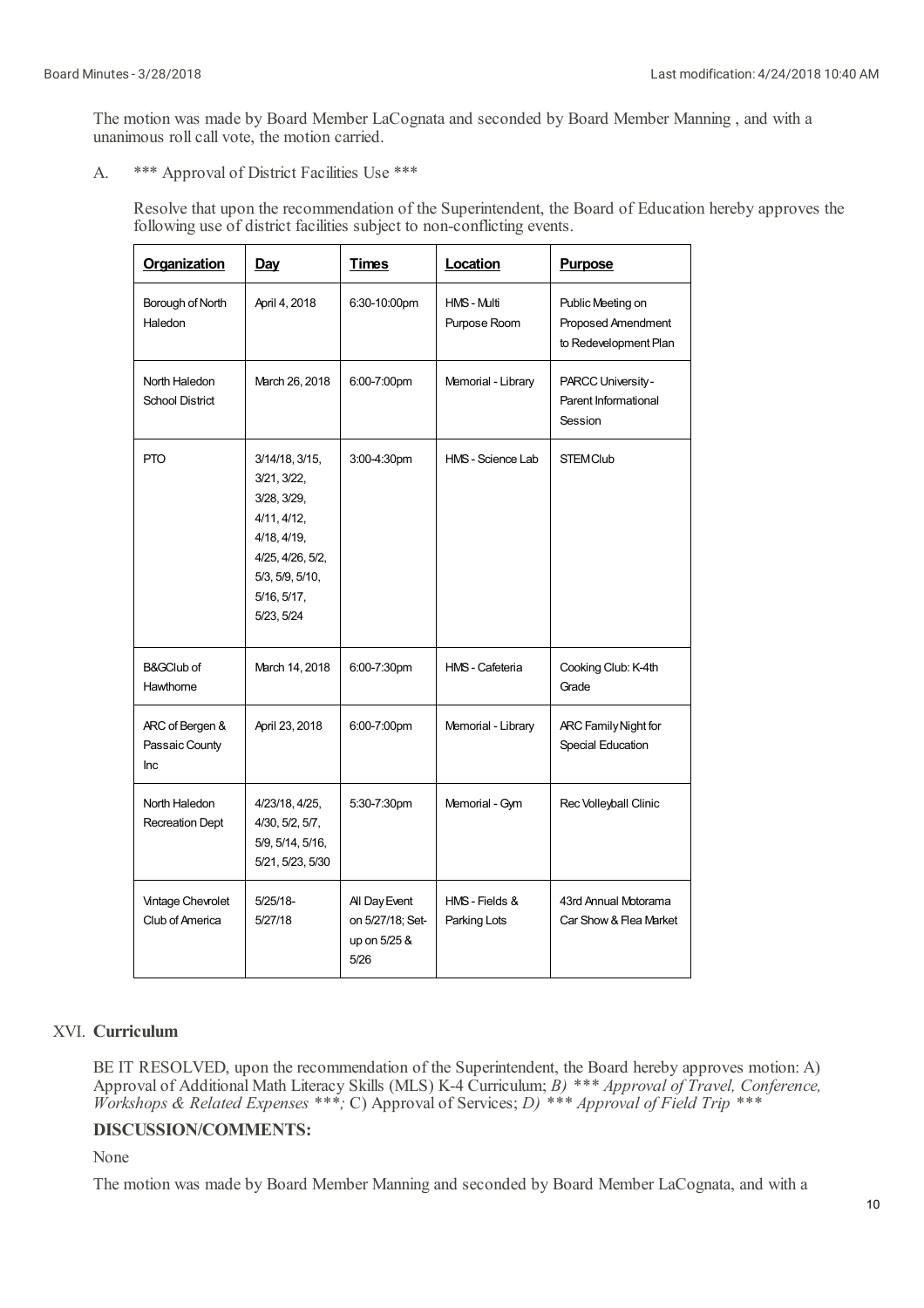unanimous roll call vote, the motion carried.

A. Approval of Additional Math Literacy Skills (MLS) K-4 Curriculum

Resolve that upon the recommendation of the Superintendent, the Board of Education approves the additional Math Literacy Skills Curriculum for grade level K-4.

B. \*\*\* Approval of Travel, Conference, Workshops & Related Expenses \*\*\*

Resolve that upon the recommendation of the Superintendent, the Board of Education approves reimbursement and expenses previously approved by the Superintendent for the following staff development, training, workshops, conferences and/or seminars as they are directly related to and within the scope of the participant's duties and are critical to the instructional needs and/or efficient operation of the district. The travel expenses are justified and within the guidelines established by the New Jersey Department of Education accountability regulations.

| Date      | <b>Participants</b>                                   | <b>Workshop</b>                                                      | Location                 | Fee               | Sub<br><b>Needed</b> | Other<br>Costs    |
|-----------|-------------------------------------------------------|----------------------------------------------------------------------|--------------------------|-------------------|----------------------|-------------------|
| 3/1/2018  | Antonella Lind.<br>Michele Mazzola,<br>Fernando Hache | <b>PARCC Training</b>                                                | Whippany, NJ             | <b>No</b><br>Cost | <b>No</b>            | Mleage<br>& Tolls |
| 4/19/2018 | Melissa Tait,<br>John Maguire                         | Eastern<br>DataComm-<br>Safety & Security                            | Summit, NJ               | No<br>Cost        | <b>No</b>            | Mleage<br>& Tolls |
| 4/12/2018 | Melissa Tait,<br>John Maguire                         | <b>Bergen Country</b><br>School Safety &<br>Security                 | Maywood, NJ              | No<br>Cost        | <b>No</b>            | Mleage<br>& Tolls |
| 4/27/2018 | John Mcguire                                          | Utilizing<br>Technology to<br>Achieve<br>Sustainability in<br>School | Union, NJ                | No<br>Cost        | <b>No</b>            | Mleage<br>& Tolls |
| 4/11/2018 | Wendy DeStaso<br>Keri Kennedy                         | <b>Guided Reading</b>                                                | Pennington,<br><b>NJ</b> | No<br>Cost        | Yes                  | Mleage<br>& Tolls |

#### C. Approval of Services

Resolve that upon the recommendation of the Superintendent, the Board of Education approves Platt Psychiatric Associates to perform student evaluation services for Student ID#1662 in the amount of \$750.00.

D. \*\*\* Approval of Field Trip \*\*\*

> Resolve that upon the recommendation of the Superintendent, the Board of Education approves the following field trip as noted below:

| Date         | Grade                                      | Location             | <b>Fee</b>                       |
|--------------|--------------------------------------------|----------------------|----------------------------------|
| June 8, 2018 | <b>G&amp;T Students:</b><br>Memorial & HMS | Bronx Zoo, Bronx, NY | \$32.00 collected<br>per student |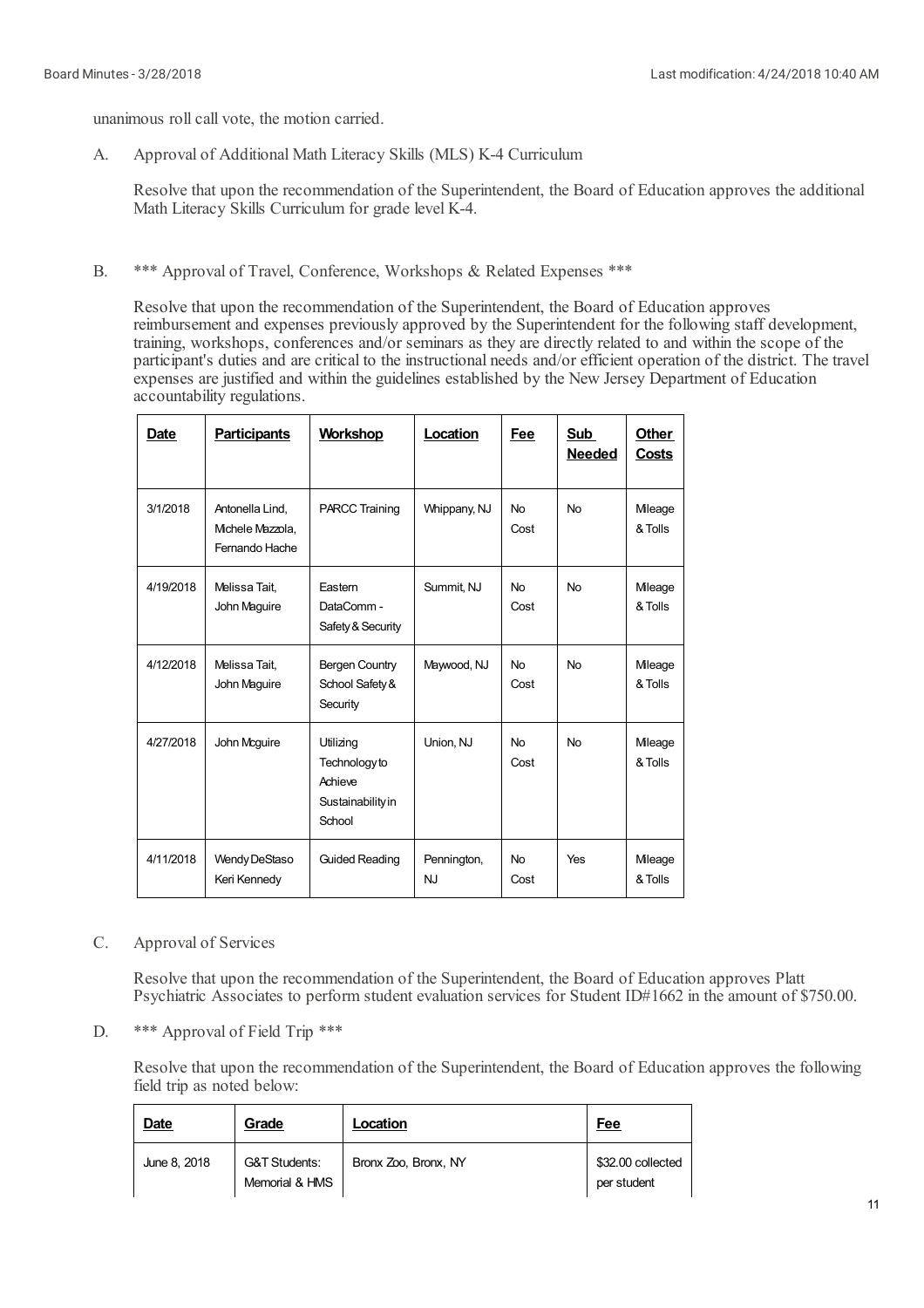#### E. **Old Business**

#### 2017-2018 Calendar

Mr. Griffo stated that at last meeting we discussed what to do with calendar. Now we are below the 180 mandate. The Superintendent has recommended making up day on May 25, 2018 as a single session and keeping the last day of school June 22. We have a teacher contract that states teachers 186 days and students up to 182 days. Teachers can come back alone extra 2 days and students only make up Friday May 25.

Ms. Leto suggested that students make up the one day on Friday, May 25. Add the 2 days at end of the school year as PD days for teachers. Mr. Griffo stated that contract only calls for up to 2 PD days. Since it is no longer an option then students must also come back.

Dr. Badami commented that it is petty to have teachers come back at end of the school year. They are professionals and sometimes things happen that are out of our control. He would like to go to with May 25 full day and end the school year as currently indicated on the calendar.

Mr. Griffo stated that we are putting language on the bottom of the 2018-19 calendar to clarify how days are to be made up if we go over again in the future so we don't have this problem again.

Ms. DeNova commented that it is not a good way to end the year going past June 22. She also agrees that language needs to be added to calendar.

Mr. Ten Kate stated that we, as board members, are elected to look after taxpayer money and to make sure the students are being properly educated. He believes all 3 days should be made up as full days. The type of education the kids get is up to teachers and he believes they do an excellent job. Should add on Monday and Tuesday in June.

Ms. LaCognata stated that she also agrees that days should be made also. She thinks they should add on at end of school year. She stated that days are as meaningfulas you make them.

Mr. Mannino stated that he was conflicted because it hard to come back after weekend. But he believes they should come back extra 2 days in June.

Ms. Manning questioned what is the quality of adding those days back to students? What are they going to get out of it?

Mr. Colli stated that when you extend the last day it changes the marking period so you can have valuable learning time.

Ms. Leto stated that she appreciates wanting to add the time back for students but it is going to be chaotic. She believes it will not be beneficial to students.

Ms. LaCognata stated that it doesn't matter when you add back days if parents have plans kids are going to miss no matter what.

Mr. Ten Kate stated it is not the board's place to decide what parents are going to do. It is our responsibility to make sure we are providing a good education.

Dr. Badami stated that it was out of our controland many people have plans and we should just leave it alone.

Mr Griffo stated that he was going to hold teachers to contract at first thought. It was not included on our calendar as to what days we are going to use. We are in a good place with teachers very close to contract settlement. If language was on the calendar we would have a stronger case. When you sit on the board you can't think as a teacher or a parent. You have to try to do what is best for the whole. I willentertain motion.

Dr. Badamin made the following motion:

The North Haledon Board of Education resolves to add back May 25, 2018 to the schoolcalendar as a full day to meet the 180 student day mandate and to leave the rest of the calendar as is ending school on June 22, 2018. No additional days will be added back for the teachers.

#### F. **Change in 2017-2018 Calendar Due to Snow Days**

The North Haledon Board of Education resolves to add back May 25, 2018 to the schoolcalendar as a full day to meet the 180 student day mandate and to leave the rest of the calendar as is ending school on June 22, 2018. No additional days will be added back for the teachers.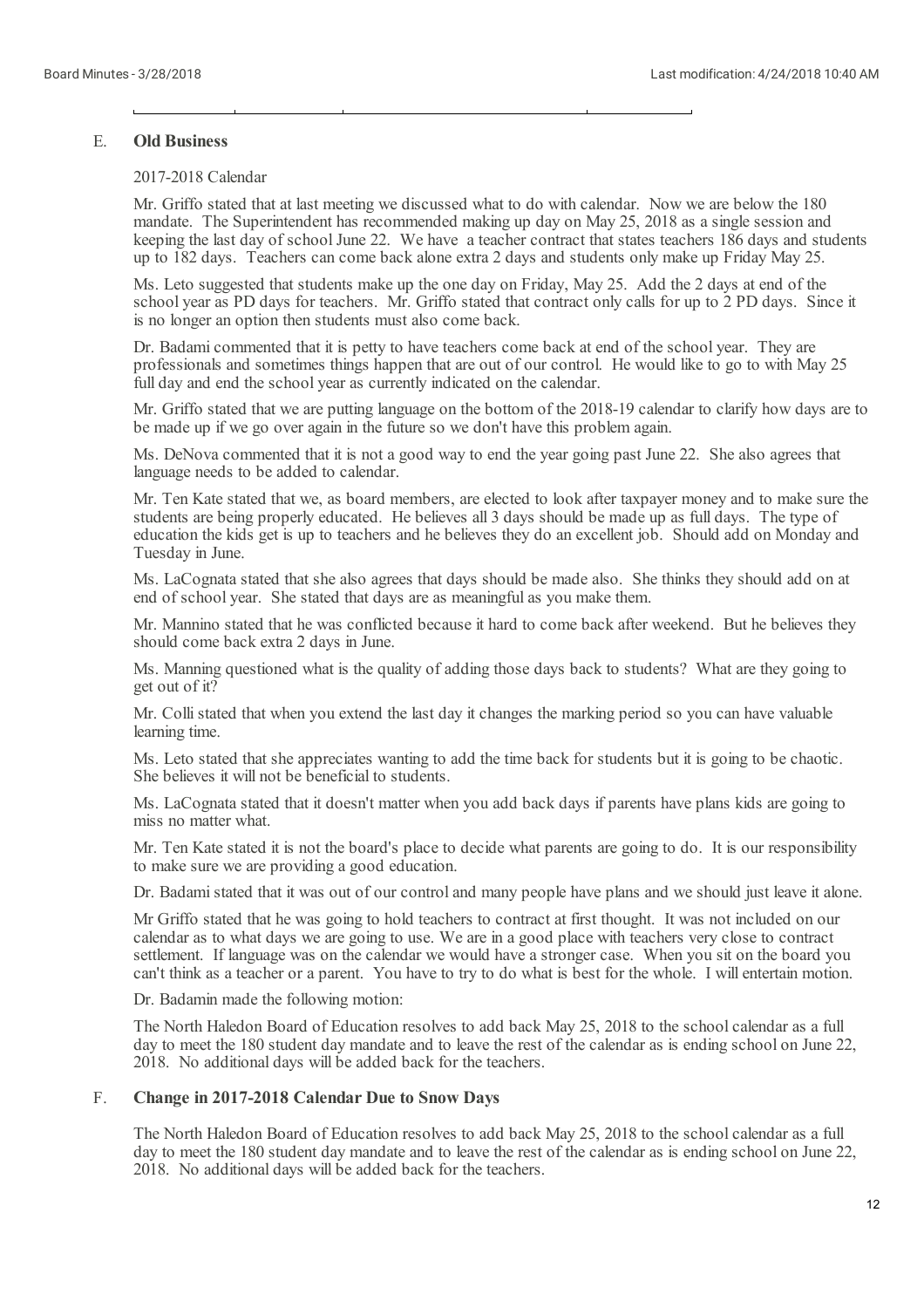### **DISCUSSION/COMMENTS:**

Mr. Griffo stated that the association needs to put a letter together stating that this decision will not constitute a "past practice" situation if this occurs again in the future.

The motion was made by Board Member Badamiand seconded by Board Member Manning , and with the following roll call vote:

Board President Griffo yes

Vice President TenKate no

Board Member Badami yes

Board Member Colli no

Board Member LaCognata no

Board Member DeNova yes

Board Member Manning yes

Board Member Mannino no

Board Member Leto yes

the motion carried.

#### G. **New Business**

Need to change May 23, 2018 Regular BOE meeting.

#### **DISCUSSION/COMMENTS:**

Mr. Griffo explained that we need to change the May 23, 2018 BOE meeting due to Mr. Coffaro being unavailable on that day. Mr. Griffo asked board members if we changed the meeting to Tuesday, May 22 would that work for all.

All members were in agreement that the date was fine.

# XVII. **Petition of Citizens**

Members of the public may speak once for a maximum period of three minutes by the clock during this portion of the meeting. The public may speak on any topic during their five minutes. If a member of the public raises a question, all questions should be directed to the Board President. Depending on the nature and complexity of the question, it may or may not be answered during the meeting and, if so, only after the member of the public has completed their comments or reached their allotted time. We also recognize that everyone has the freedom to speak but advise you that anything said in public may have legal ramifications. There is no protection regarding statements made by the public. Please state your name, address, and if applicable, group affiliation and sign in before you begin.

### **DISCUSSION/COMMENTS:**

Roseanne Taormina: Ms. Taormina commented on behalf of the association that they appreciate that the vote went the way it did regarding the calendar. One thing that she can attest to is that the tax dollars of the town are well spent. We as teachers, go above and beyond on weekends, after-school and summer when we are not contractually obligated. We understand that we want to have students have instruction but their minds are done at the end of the school year; however they are very productive now. She also commented that the 2 days were state of emergency and we couldn't be here.

Mr Griffo replied that the state employees don't have to make up "state of emergency" days. He also requested in writing from association that this will not constitute a past practice. This will never happen again. Language is going to be on the bottom of the calendar going forward.

Elizabeth Carbora: Ms. Carbora commented that she supported the decision made on the schoolcalendar as well. CCD decided to keep start date due to neighboring towns making up time during spring break. She also commented that she believed teachers go above and beyond at other times.

A. Motion to Open the Floor